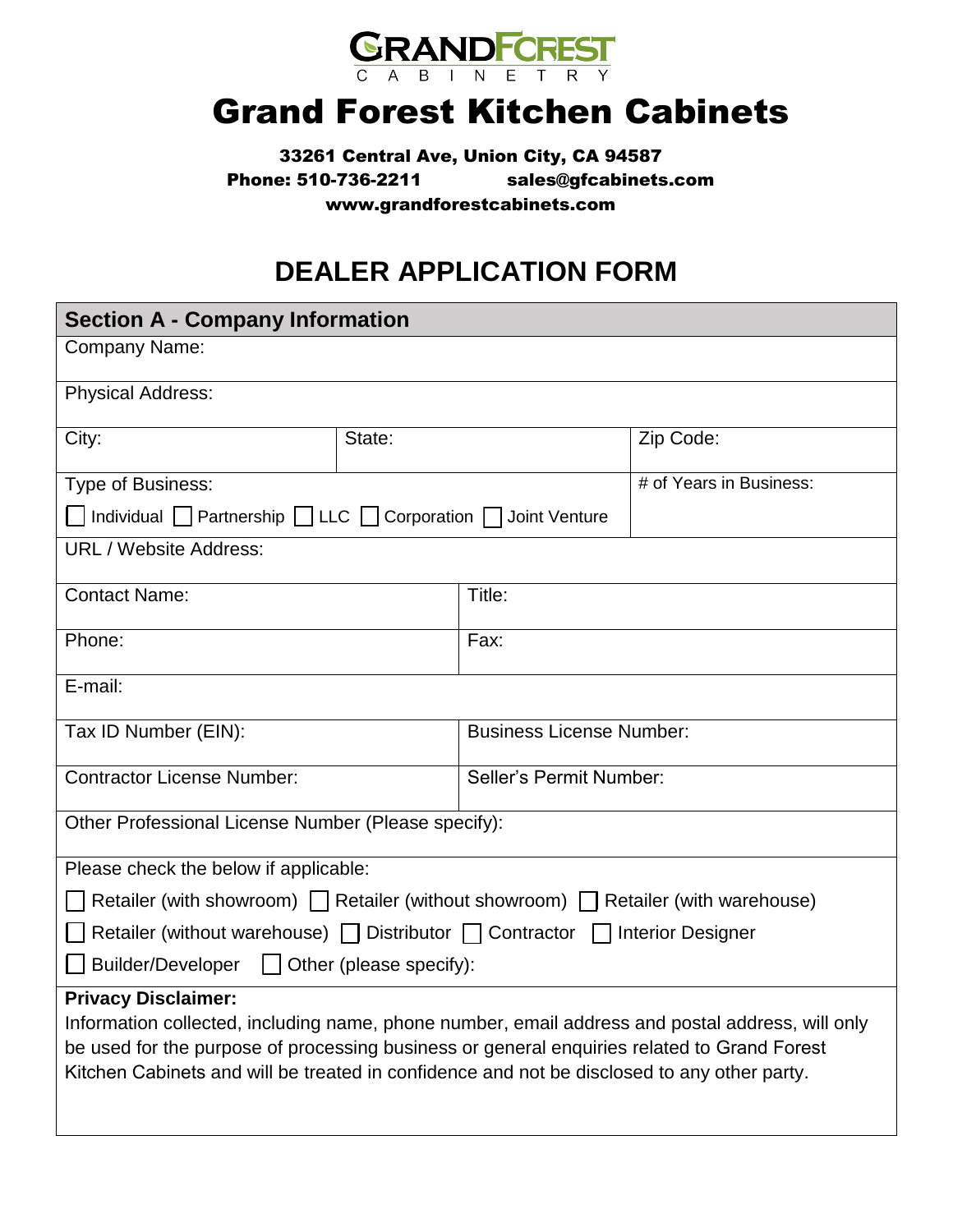| <b>Section B - Business/Trade References</b>                                                                                                                                                                                                                                                                                                  |           |                      |           |  |           |  |  |  |
|-----------------------------------------------------------------------------------------------------------------------------------------------------------------------------------------------------------------------------------------------------------------------------------------------------------------------------------------------|-----------|----------------------|-----------|--|-----------|--|--|--|
| #1 Company Name:                                                                                                                                                                                                                                                                                                                              |           | #2 Company Name:     |           |  |           |  |  |  |
| <b>Contact Name:</b>                                                                                                                                                                                                                                                                                                                          |           | <b>Contact Name:</b> |           |  |           |  |  |  |
| Address:                                                                                                                                                                                                                                                                                                                                      |           | Address:             |           |  |           |  |  |  |
| City:                                                                                                                                                                                                                                                                                                                                         | Zip Code: |                      | City:     |  | Zip Code: |  |  |  |
| Phone:                                                                                                                                                                                                                                                                                                                                        | Fax:      |                      | Phone:    |  | Fax:      |  |  |  |
| E-mail:                                                                                                                                                                                                                                                                                                                                       |           | E-mail:              |           |  |           |  |  |  |
| #3 Company Name:                                                                                                                                                                                                                                                                                                                              |           | #4 Company Name:     |           |  |           |  |  |  |
| <b>Contact Name:</b>                                                                                                                                                                                                                                                                                                                          |           | <b>Contact Name:</b> |           |  |           |  |  |  |
| Address:                                                                                                                                                                                                                                                                                                                                      |           | Address:             |           |  |           |  |  |  |
| City:                                                                                                                                                                                                                                                                                                                                         | Zip Code: |                      | City:     |  | Zip Code: |  |  |  |
| Phone:                                                                                                                                                                                                                                                                                                                                        | Fax:      |                      | Phone:    |  | Fax:      |  |  |  |
| E-mail:                                                                                                                                                                                                                                                                                                                                       |           | $E$ -mail:           |           |  |           |  |  |  |
| <b>Section C - Banking Information</b>                                                                                                                                                                                                                                                                                                        |           |                      |           |  |           |  |  |  |
| <b>Bank Name:</b>                                                                                                                                                                                                                                                                                                                             |           | <b>Bank Address:</b> |           |  |           |  |  |  |
| City:                                                                                                                                                                                                                                                                                                                                         | State:    |                      | Zip Code: |  |           |  |  |  |
| <b>Bank Account Number:</b>                                                                                                                                                                                                                                                                                                                   |           | Branch/Transit #:    |           |  |           |  |  |  |
| Name of Account Representative:                                                                                                                                                                                                                                                                                                               |           | Phone Number:        |           |  |           |  |  |  |
| <b>Section D - Agreement</b>                                                                                                                                                                                                                                                                                                                  |           |                      |           |  |           |  |  |  |
| 1. Grand Forest Kitchen Cabinets requires full payment on orders when the order is confirmed.<br>2. By submitting this application, you authorize Grand Forest Kitchen Cabinets to make inquiries<br>into the banking and business/trade references that you have supplied, and you are agreeing and<br>acknowledged to our payment policies. |           |                      |           |  |           |  |  |  |
| <b>Signature</b>                                                                                                                                                                                                                                                                                                                              |           |                      |           |  |           |  |  |  |
|                                                                                                                                                                                                                                                                                                                                               |           |                      |           |  |           |  |  |  |
| Title:                                                                                                                                                                                                                                                                                                                                        |           | Title:               |           |  |           |  |  |  |
| Date:                                                                                                                                                                                                                                                                                                                                         |           | Date:                |           |  |           |  |  |  |